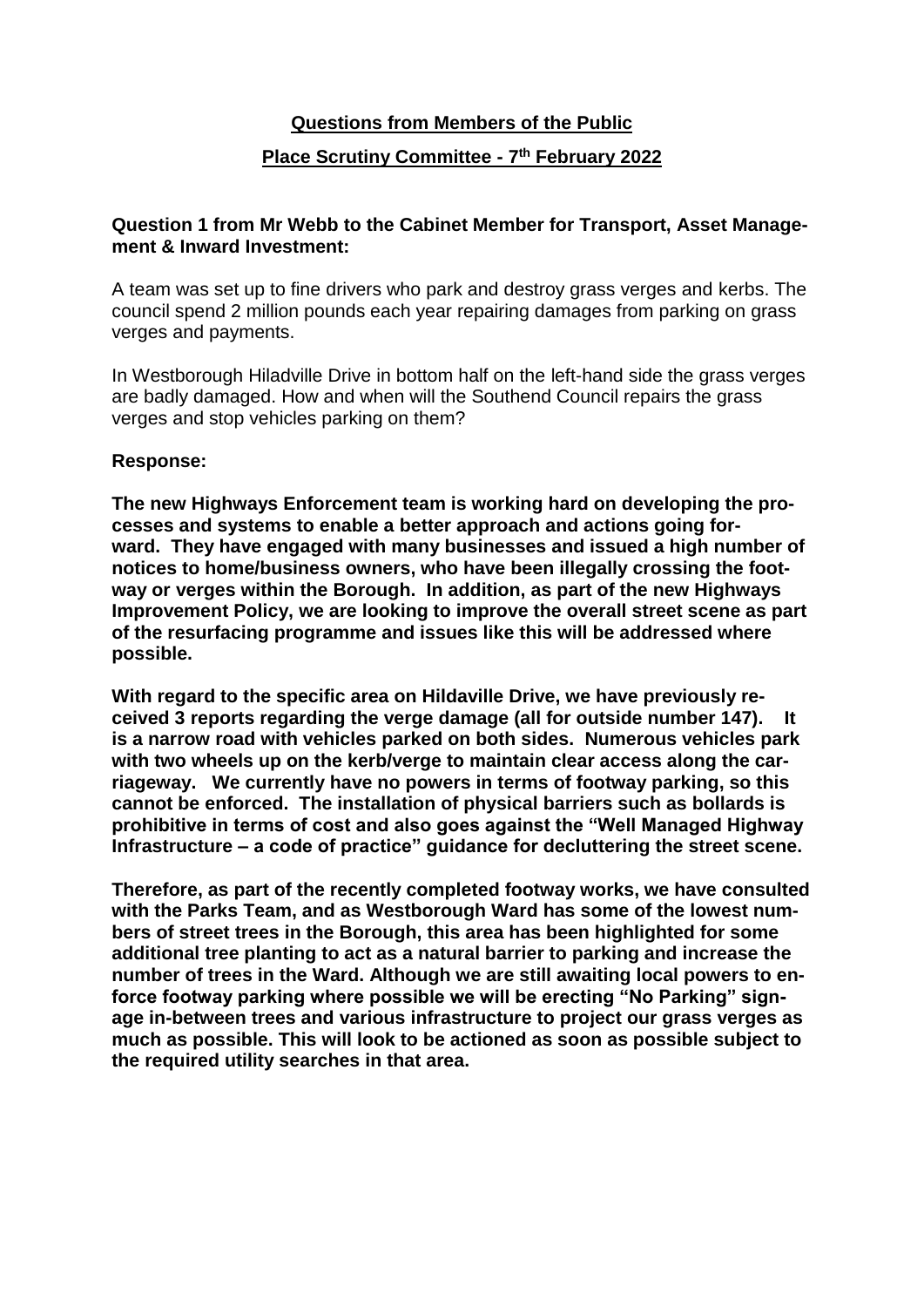### **Question 2 from Mr Webb to the Cabinet Member for Transport, Asset Management & Inward Investment:**

In Westborough, what pavements and roads have been repaired in 2020, 2021 and 2022 and how much did they cost each?

### **Response:**

**With regard to the footways and carriageways resurfaced in Westborough ward, the following were resurfaced (by financial year):**

### **2020/21**

- **Carriageway - Genesta Road £61,588.49**
- **Carriageway - Fairfax Drive – including Cavendish Gardens - £243,445.57**

#### **2021/22**

| • Footway - Ronald Park Avenue | £180,597 |
|--------------------------------|----------|
| • Footway - Hildaville Drive   | £171,451 |
| • Footway - Tintern Avenue     | £171,201 |
| • Footway - Southview Drive    | £162,009 |

### **2 further footway schemes have been carried over into 2022/23**

- **Fleetwood Avenue £149,081**
- **Silverdale Ave £144,746**

### **2022/23**

**It is proposed to undertake the 2 footway schemes detailed above and in addition 3 carriageway schemes:**

- **Carriageway – Glenwood Avenue – costs TBC**
- **Carriageway – Inverness Avenue - costs TBC**
- **Carriageway – West Road (part of which falls in Westborough Ward) costs TBC**

**In addition, the following minor repair work totals have been undertaken (total for year, not by road):**

- **2020 - £12,456**
- **2021 - £7,498**
- **2022 are not available yet**

**Therefore, total costs for each year were:**

- **£317,490.06 in 2020**
- **£692,756.00 in 2021**
- **£293,827.00 in 2022 with further costs to be confirmed.**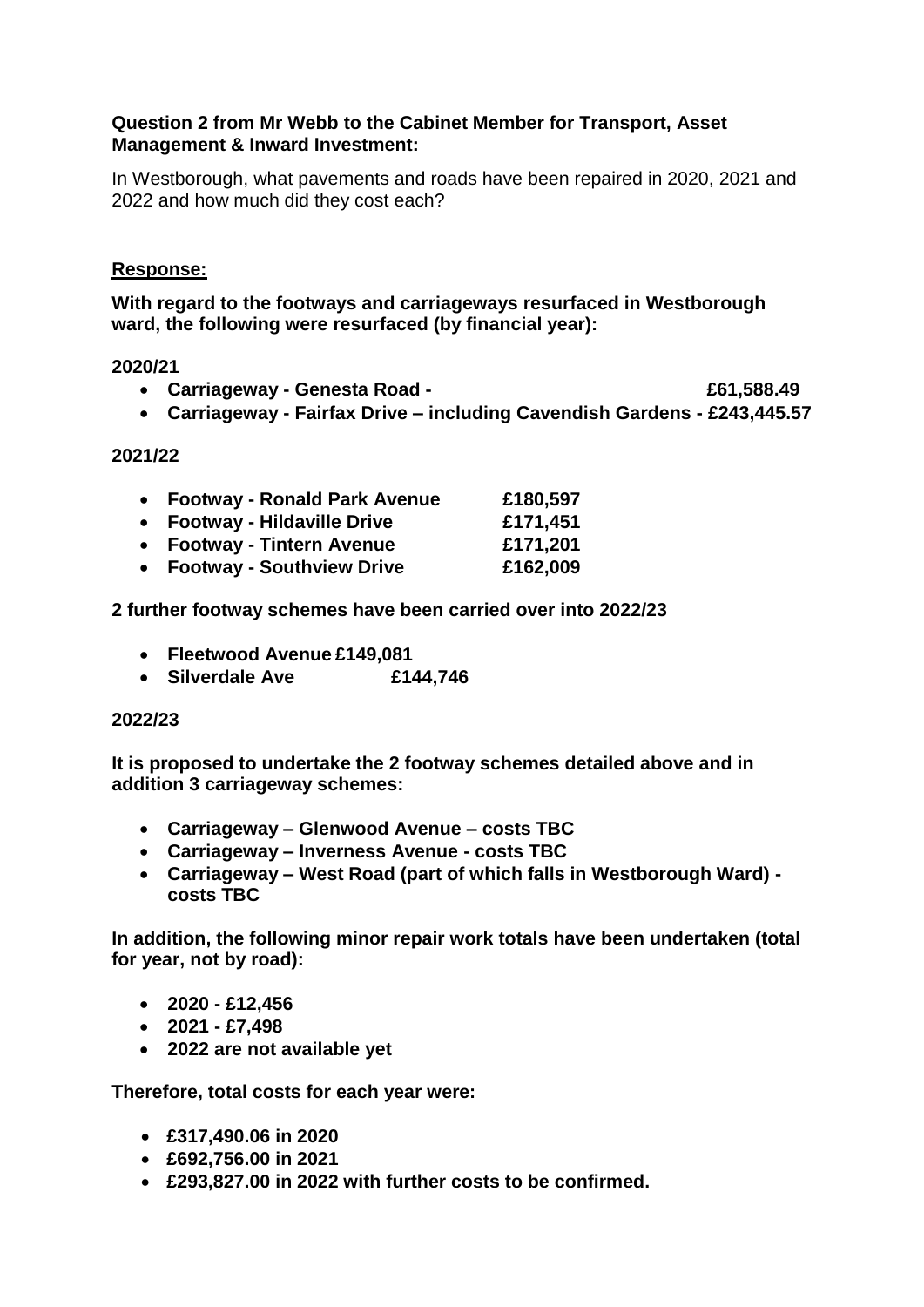### **Question 3 from Lydia Hyde to the Cabinet Member for Transport, Asset Management & Inward Investment:**

Several roads in St Laurence ward, and Southend generally, appear to have abandoned vehicles left on roads and car parking areas. Often these are untaxed and are in poor condition, are being 'broken down' for parts, or are one of many cars parked in an area from a few individuals who are listing them for sale as part of a business. This causes distress to residents where they exacerbate parking problems, and can encourage acts of vandalism and in general can reduce the feeling of care in the area. Councils have obligations to remove abandoned vehicles under law, and restrict the selling vehicles on public land (no two vehicles being sold within 500m of each other).

In 2016 the council introduced a 'Vehicle Removal Policy' to deal with these issues and my question is in three parts: 1. Do you think this policy has been effective in monitoring for abandoned vehicles or vehicles being broken or sold, and taking necessary action to remove them? 2. How many vehicles have been removed since January 2016? 3. Do you feel it is time this policy is renewed or replaced with something that will take a firmer approach to enforcement against this issue which is blighting pockets of our communities?

### **Response:**

**As long as a private individual isn't running a business, they are perfectly free to advertise vehicles for sale. Of course, the vehicle must be taxed and insured, and have an MOT if it needs one.** 

**It is an offence for a business to sell vehicles on the highway.** 

**If anyone wishes to report suspicious activity then they should do so via My Southend which will be picked up by highways enforcement officers, who will investigate, engage, educate and, if necessary, enforce.**

**1) Most vehicles reported to the Council are not abandoned. When inspected, no reason for the vehicle to be removed.** 

**2) Since September 2016; 164 vehicles removed.** 

**3) The service acknowledge that the 2016 policy requires a review. This has very recently commenced with an in-depth review, and which is envisaged will provide the Council with a much more robust and effective tool and which will be in accordance with legislative guidelines and best practices.**

### **Question 4 from Lydia Hyde to the Cabinet Member for Transport, Asset Management & Inward Investment:**

Western Approaches is a busy road in the heart of Eastwood, and one which council officers have measured as one of the ten worst roads for speeding in the borough. Nestling in the heart of a thriving community, the road is not only busy for vehicles, but also has many pedestrians who use this road to attend schools or visit the supermarket and local parade of shops. However, these pedestrians are forced to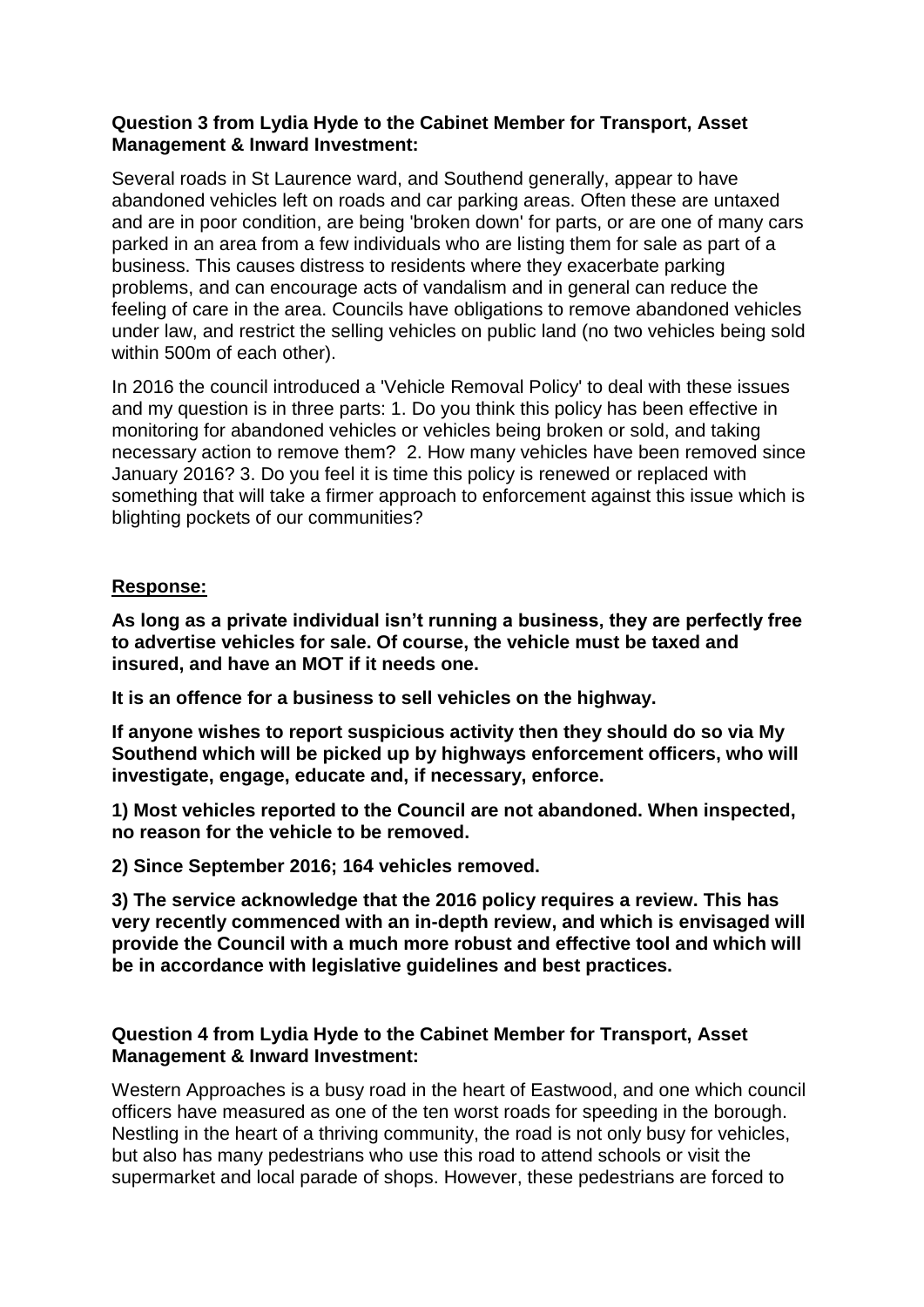risk their lives on a daily basis, as the road lacks a suitable pedestrian crossing for these users. The need for a crossing near Scott Park on Western approaches has been the subject of a community campaign for many years, noting vocal support from Councillors Cowan and Collins. Previous questions to this council have suggested that a crossing will be considered for Western Approaches, but as yet we do not have plans released for this.

### **Response**

**The service fully appreciates the issue here, however, as agreed as part of the recent Highways Improvement Policy (Nov 2021), we will continue to review and add new implementation plans as part of the overriding policy to ensure we have the correct process and criteria in place to cover issues like this.** 

**With that in mind, we are now developing the required plan to investigate any new crossing requests and ensure we undertake the correct procedure and criteria to assess them and then implement if they meet the required criteria or request funding if none is available.** 

**It is envisaged that this plan will be completed in May 2022 and then we can start reviewing any outstanding requests, including this one for Western Approaches.** 

*All the following questions relate to the Burgess Estate Speed Restriction pilot that will be answered with a single comprehensive response, covering all the points raised.*

### **Question 5 from Alison Scott:**

Can the Council explain, why, if speed issues have been thought to be an issue on the Burges estate, the existing road safety signage and road safety markings, particularly at junctions, have been allowed to deteriorate to such a level where some are so illegible so as to significantly reduce their effectiveness and therefore possibly contribute to an increased chance of accidents ? Thank you.

### **Question 6 from Alison Scott:**

Please can the Council explain the rationale for why, when there have been recent speeding issues along Thorpe Bay Gardens which have been addressed by the removal of memorial benches and the installation of speed humps, why Thorpe Bay Gardens has not been included in these 20mph proposals and remains at a higher speed limit ? Thank you.

### **Question 7 from Paul Scott:**

Please can the Council advise who is responsible for monitoring and maintaining the road safety signage and road markings within the Borough and particularly on the Burges estate? Thank you.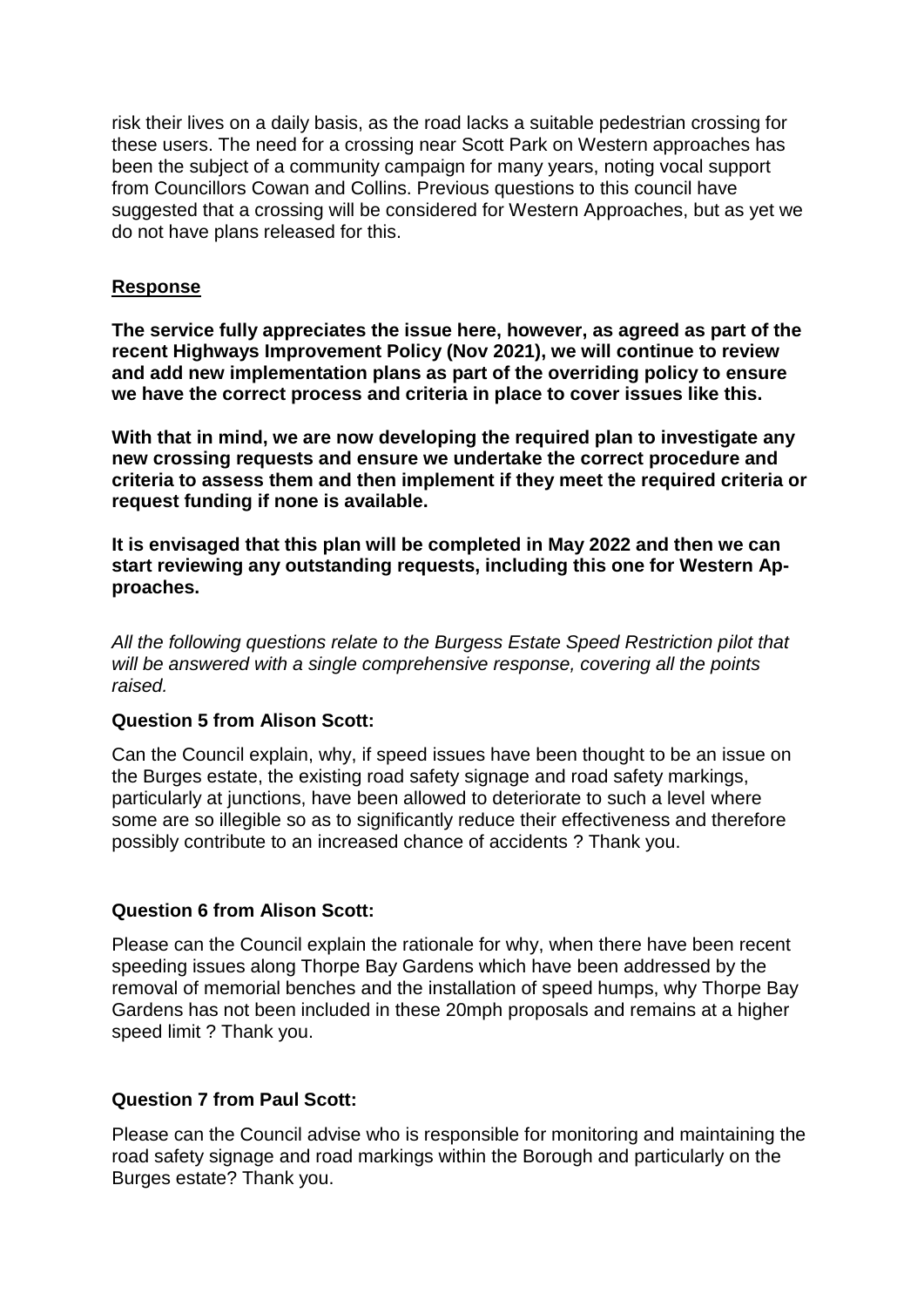# **Question 8 from Paul Scott:**

Can the Council advise the financial costs associated with removing all the various traffic calming measures if the pilot scheme fails?

### **Question 9 from Sally Carr:**

Could the Chairman give assurance that a proper consultation will be undertaken before any of this government money is spent on the Burges Estate with all those in the roads where some of the 241 pillows, cushions humps etc are planned?

The report says a consultation was carried out but seemingly that was with some residents who belong to the Burges Estate Residents Association a private Association that you have to pay to belong to, being used for political purposes. The consultation allegedly described as a reduction in the speed limit to 20 mph?

### **Question 10 from Sally Carr:**

Could the Council's Chief Highways Officer please state why he thinks there is justification in spending this government money on quiet roads with very few accidents etc... in the area known as the Burges Estate?

### **Question 11 from Mark Klein:**

Regarding Thorpe traffic proposals, what data was used to refute the findings of the previous reports rather than why are we not using more relevant data?

# **Question 12 from Mark Klein:**

Regarding the Thorpe traffic proposals, given the limit resources that the council has at its disposal and the atrocious conditions of roads in the less affluent areas of town, why is there a need to calm traffic in an area that compares to other areas in the town has a very low amount of traffic?

# **Question 13 from Linda Ford:**

Can the Committee please explain why they are not introducing temporary Speed Cameras along all the roads to monitor the 20 MPH speed limit instead of the blanket proposed scheme of speed tables, humps and pillows? Surely this would be a better way of spending rate payers money and the Grant money which would also avoid the unnecessary disruption of digging up all of the roads. The Policing of the new speed limit would also be easier until the Scheme was later adopted or abandoned.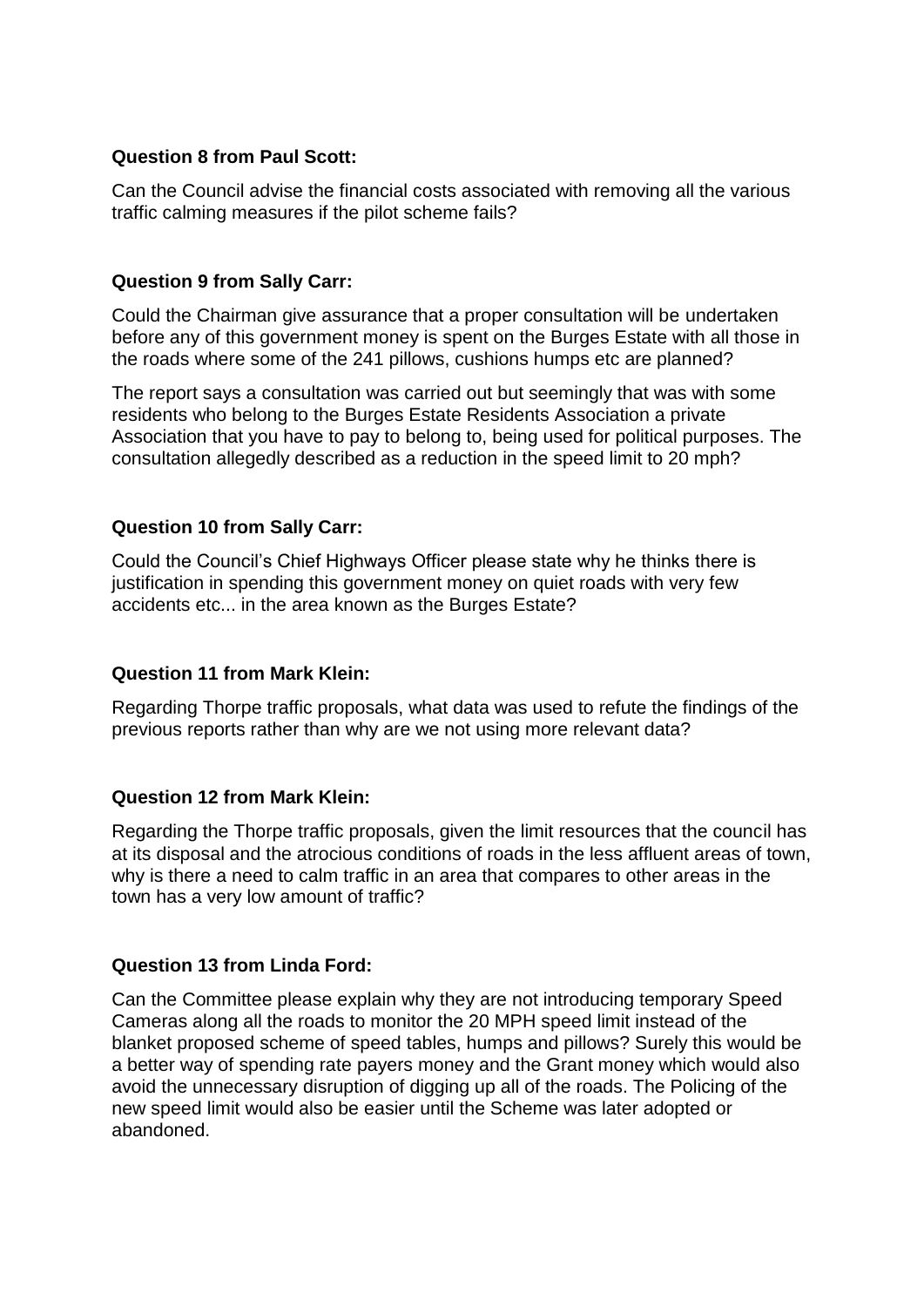### **Question 14 from Linda Ford:**

Can the Committee please explain why it has used old data of the roads on Burgess Estate i.e. 2014 (only Burgess Road was 2020) to implement the proposed blanket road calming Pilot Scheme in the Thorpe Ward? The long term disruption to all Residents and their properties in these mainly quiet roads does not warrant this blanket scheme implementation.

# **Question 15 from Melvyn Ford:**

Regarding the proposed Pilot scheme in the Thorpe Ward relating to an area on the Burges Estate, why is this proposal showing a blanket approach and not taking into account any current accident statistics and tailoring each road individually for its needs or not needs?

### **Question 16 from Melvyn Ford:**

Why has this Pilot focussed on blanket intrusive and disruptive civil engineering roadworks when huge improvements could be made with less cost and less major works such as refurbishing existing worn out and unmaintained road markings, clearer point signage and better street lighting?

### **Question 17 from Sam Sargent:**

Relating Burges Estate proposed speed restrictions, how does calling the scheme 'a pilot' absolve the Council of carrying out any consultative process with the residents?

### **Question 18 from Sam Sargent:**

If the Council is genuinely concerned about safety (in an area where its own survey deems traffic calming unnecessary) how does it justify failing to maintain the road markings and signage over many years?

### **Question 19 from Hannah Tomkinson:**

Has the council informed the police, ambulance and fire emergency services, vital to all residents' safety, regarding the Burges Estate Road scheme, irrespective of its status as a pilot, or have they been disregarded?

### **Question 20 from Hannah Tomkinson:**

On what basis did the council calculate that £500,000 is sufficient to cover the installation of over 200 various pillows, build outs etc? When seven speed pillows on Thorpe Bay Gardens cost approximately £30,000, or what is the true cost of the 18 month trial?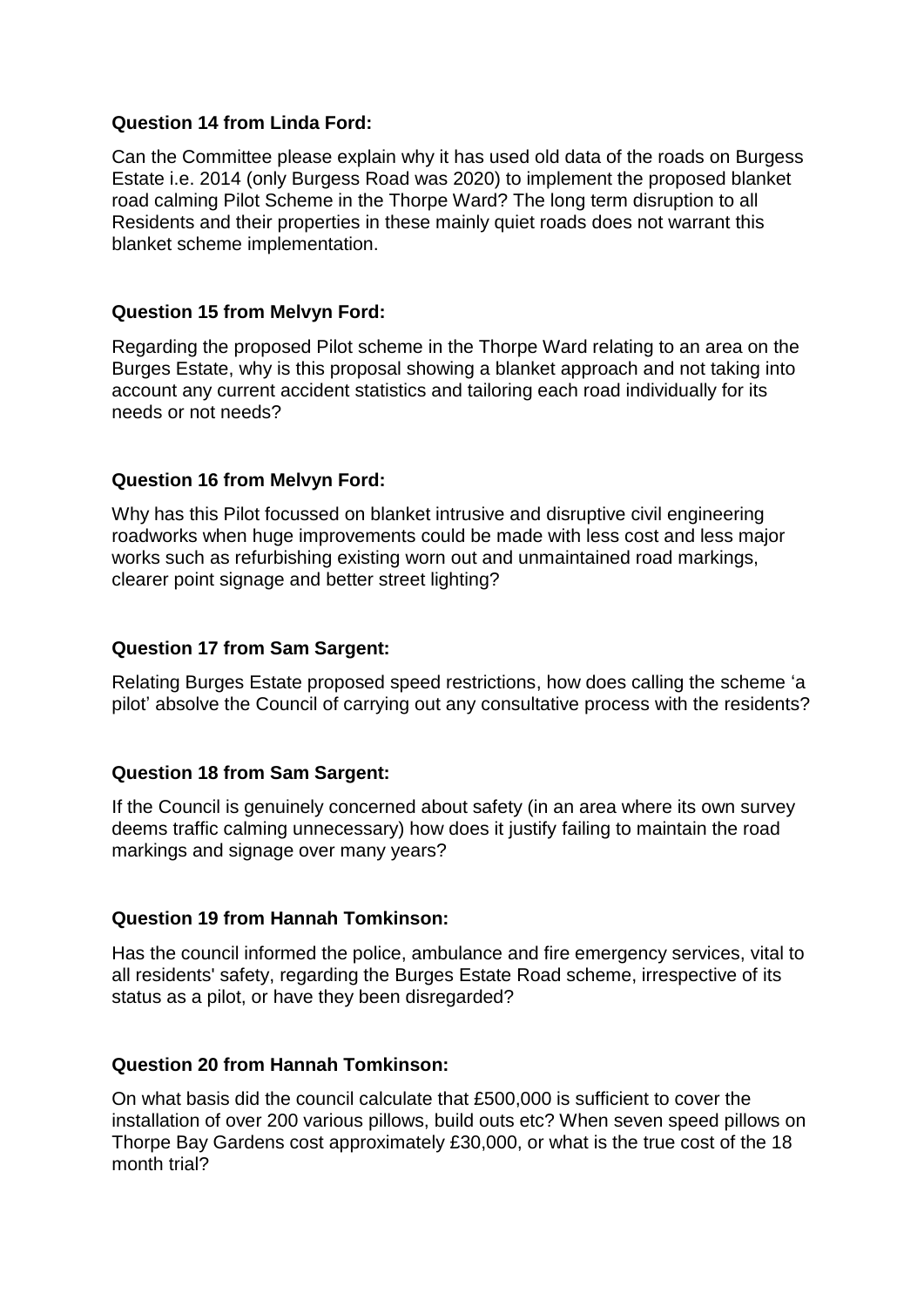# **Question 21 from Adam Conway-Howe:**

In the Cabinet Paper dated 23 November 2021 relating to 20mph Neighbourhoods, it says in 3.14.1 - that 'a meeting was held with Ward Members on 30th June 2021'. Please can you provide the data on how many people attended this meeting and a full list (and if possible the exact wording) of all the ways in which this meeting communicated to local residents?

### **Question 22 from Adam Conway-Howe:**

In a report to the Traffic Regulations Working Party and Cabinet Committee on 02 November 2020 relating to Burgees Road, it states that "The introduction of traffic calming measures does not meet the Councils intervention criteria."

Please can you provide the Council's intervention criteria and the most recent data which is being used to support the proposed traffic calming / speed restriction measures - and explain how it now meets the intervention criteria?

# **Question 23 from Jan Britton:**

Whilst we are in agreement with SOME of the safety measures proposed, over 200 speed humps seems an extreme measure to implement without the support of the residents. In that vein What evidence do you have that ALL residents of the Burges Estate have been consulted on the implementation of these safety plans?

Can you confirm that the proposed £500,000 is being spent in the area of the Borough that is proven to exceed speed limits the most?

### **Question 24 from Danielle Jansen:**

I have two questions I would like to ask the portfolio officer who has proposed the Burgess Estate Speed Restriction scheme:

- 1. What have the emergency services advised regarding the increase in time it will take to reach accidents/injuries/fires/unwell residents, such as my son who is epileptic and when having a seizure doesn't breathe, so time is crucial?
- 2. If there are funds available to use for safety measures, why aren't they being used to maintain the existing worn away road markings, signage that is in disrepair or placed in bad positions where they are blocked from view and better marking of junctions?

# **Question 25 from Sarah Lark:**

With reference to: Cabinet paper for proposed speed restrictions on the Burges Estate: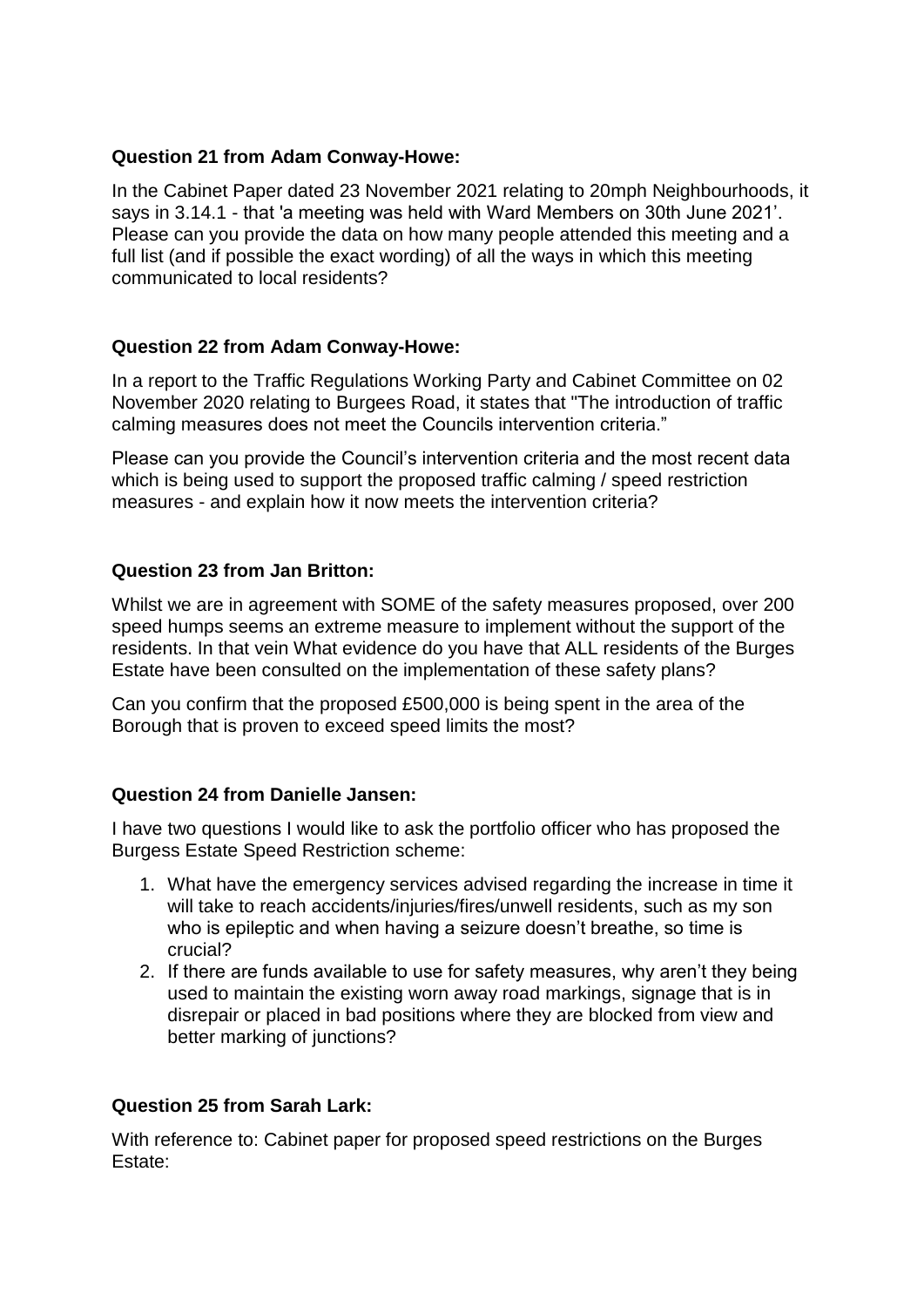- 1. Can the Borough Solicitor explain why the Portfolio Holder for Leigh and the Chair of Place Scrutiny have declared pecuniary interest and withdrawn from the debate, but the Portfolio Holder who lives in one of the roads affected has not similarly declared interest and withdrawn.
- 2. The Cabinet paper for proposed speed restrictions on the Burges Estate, paragraph 4.1.6 states; "The success of the pilot will be assessed by comparing the '85th percentile speeds' prior to the installation of these measures with post scheme speed data".

In recent correspondence from BERA it has been stated that air quality and accident data will also form part of the analysis. These metrics are additional to those outlined in the paper. Can the portfolio holder confirm the baseline data for all comparisons exists and will be referenced and published?

### **Question 26 from Nathan Lark:**

With reference to: Cabinet paper for proposed speed restrictions on the Burges Estate:

- 1. Can the Portfolio Holder state how many emails/letters he has received against these proposals?
- 2. Can the portfolio holder confirm if the Cabinet paper for proposed speed restrictions on the Burges Estate has been peer reviewed by a professional Suitably Qualified and Experienced Person (SQEP) in accordance with good design and engineering governance, and if so when did this taken place?

# **Question 27 from Frank Smith:**

Will the Portfolio Holder advise the Committee and Chamber why there has been no public consultation on the speed reduction measures proposed for the entire Thorpe Ward, when this is a legal requirement before any action is taken?

Why has false information been allowed to be circulated regarding serious accidents in Thorpe Ward, when in fact no serious accidents have been caused by speeding vehicles. Speed in Thorpe Ward is not an issue and the Councils own speed data demonstrates the only accidents have been at junctions where road markings have been allowed to fade out and in fact totally disappear?

# **Question 28 from David Hancock:**

I intend to go to the council meeting on 7/2/2022 and have the following questions -

- 1. Can the portfolio holder and officers explain how the council will fund any shortfall between the £500,000 government grant for this project and the final cost, given that the £30,000 cost of the small amount of work already undertaken in Thorpe Bay Gardens implies a potentially large overspend on a project of the size proposed.
- 2. Can the portfolio holder and officers explain how the council can classify this project as a "pilot scheme" when there are already a number of other traffic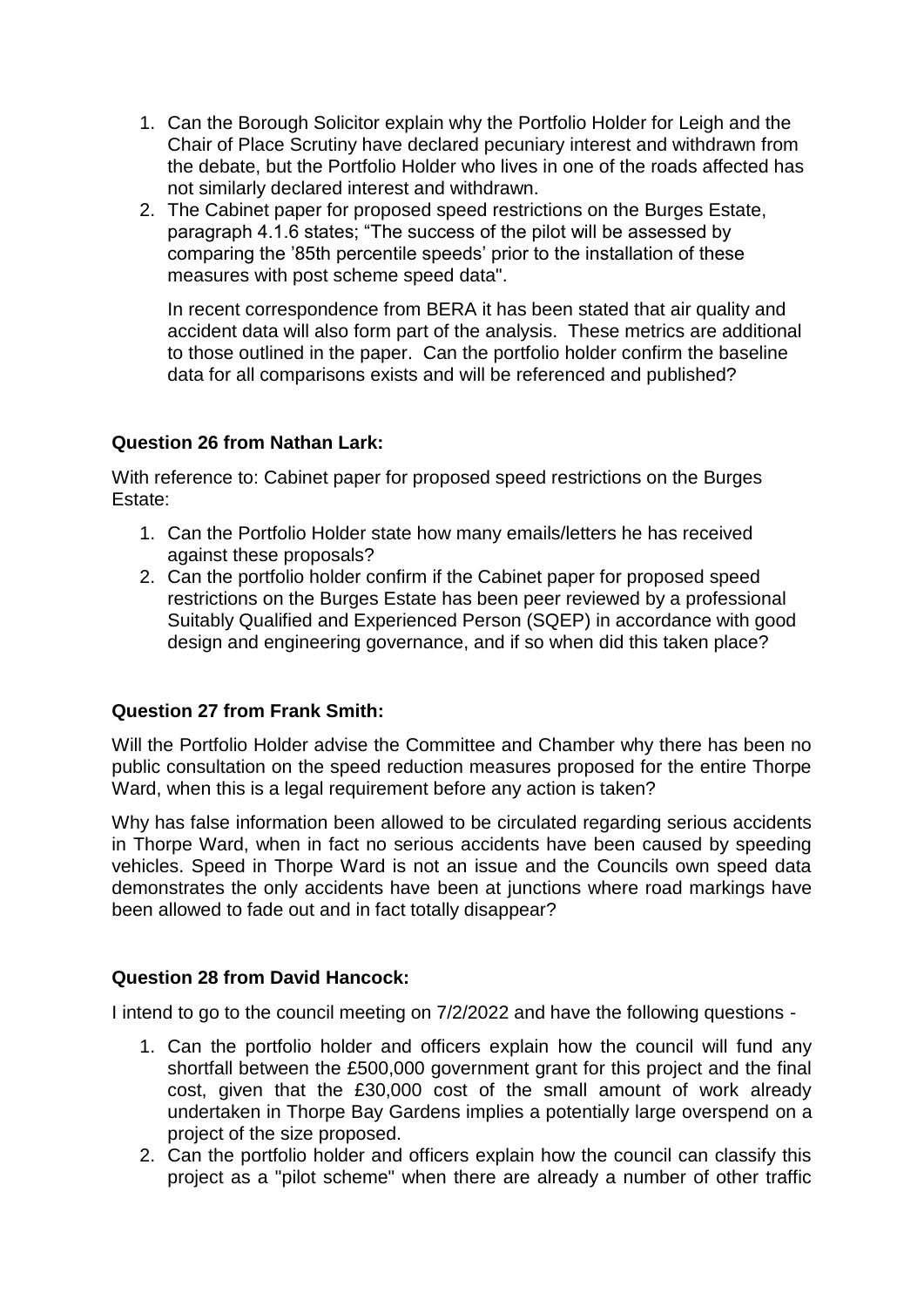calming schemes in operation in the borough which must have already fulfilled this pilot function.

# **Question 29 from Chris & Marilyn Fardell:**

We would like to raise our objection to the traffic calming measures that are being proposed on the Burges Estate.

With the amount of speed humps (bumps-pillows-cushions-tables) or whatever terminology you want to use, they are speed humps. To have the amount proposed is ludicrous. We are not objecting to the 20 mph speed limit on the estate or to have some sort of calming measures at the vulnerable junctions but to flood the estate with the 241 humps-bumps-cushions-pillows etc. is absolutely crazy.

Have you thought about the emergency vehicles? for EVERY hump it delays the vehicles approximately 8 seconds. In the case of fire engines or ambulances this could really be the difference between life and death where every second counts.

I'm sure that a lot of the money this would cost could be better spent on repairing the roads especially potholes and getting the road markings painted some are barely visible, it would certainly make them stand out more.

Finally, why was the proper consultation processes not adhered to?

### **Question 30 from Lucy Walton:**

- 1. Can the portfolio holder confirm why this proposal has gone straight to a hard solution when other options have not been explored? As current road markings and signage could be improved before spending £500,000.
- 2. Can the policy holder confirm why the council are not following the evidence and taking remedial action where collisions and injuries are taking place which they can prevent rather than in places where they are not taking place ie Thorpe Ward which does not even meet the Councils criteria for action?

### **Question 31 from Alan and Sue Gotch:**

Given the lack of a detailed survey prior to the planned implementation of this pilot; would Cllr Woodley please explain how he will seek to separate the benefits of each individual part of the plan and use this to ensure the final implementation of the scheme is proportionate to the problem?

If the pilot proceeds as currently proposed, what are Cllr Woodley's plans to ensure that residents are able to provide full feedback on its success or otherwise?

### **Question 32 from Andrew Hall:**

With regard to the Thorpe Bay speed bump proposal: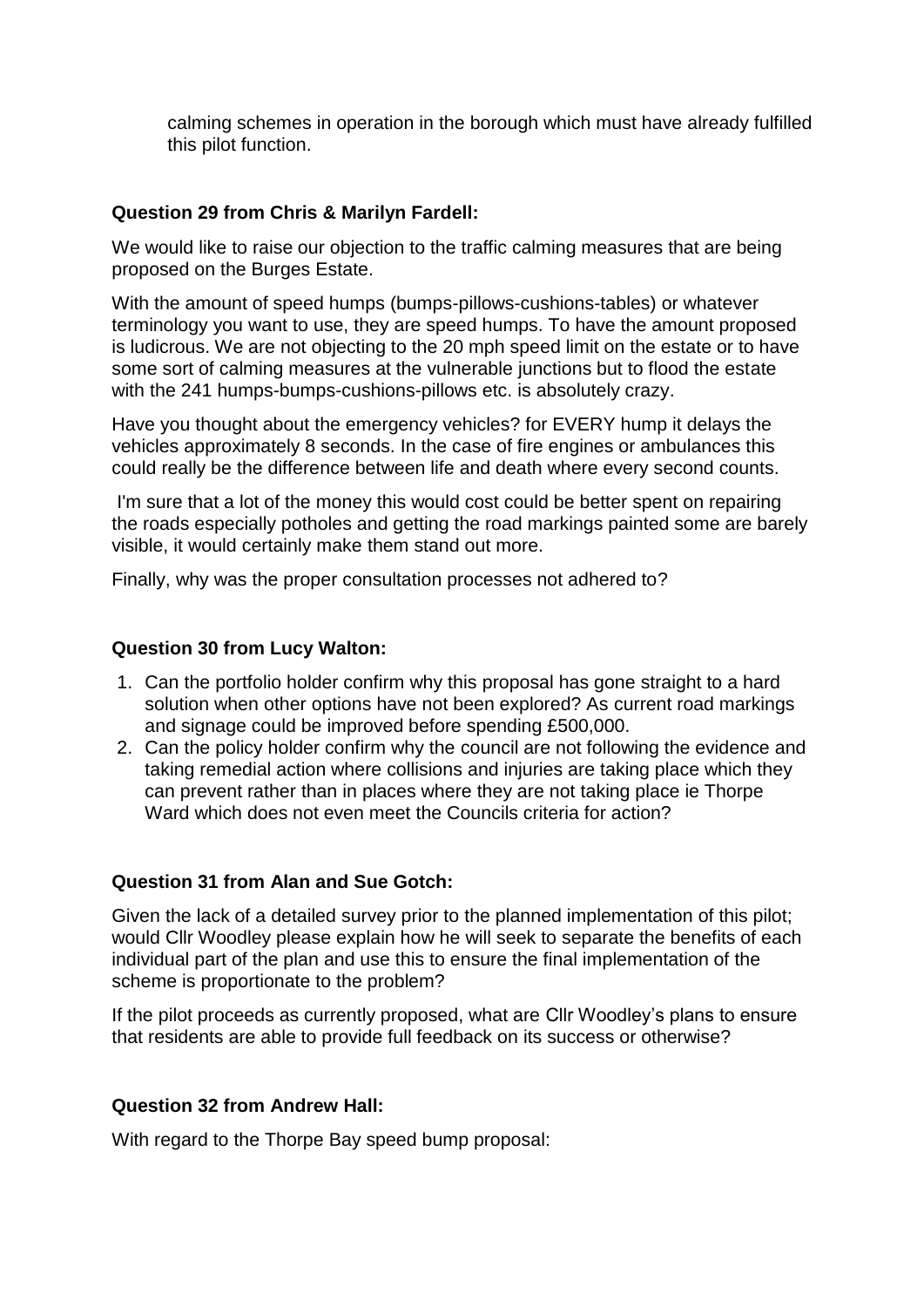- 1. The Portfolio Holder has stated that it does not need to consult its electorate and residents for this scheme ahead of implementation. This flies in both the face of the Council's core values and the guidelines set out by the DFT. A very dangerous precedence that future unpopular schemes can be forced through. Do the Officers not agree?
- 2. Portfolio Holder, Given the lack of consultation and the fact this does not appear to have been costed thoroughly, why have you not considered any "Soft Engineering Works" first?

# **Question 33 from Roger Slocombe:**

As a local resident of over seventy years I feel compelled to as the following questions in regard to these proposals.

- 1. What data is being used to justify the proposals as requests for other traffic calming measures have been refused in the past due to inadequate or out of date data?
- 2. Have surveys been carried out to check underground services in areas where construction takes place as the effects of vehicles mounting obstacles and dismounting from them will cause shock waves that have disturbed pipe works and foundations in other areas?

### **Question 34 from Kim Abbott:**

- 1. Would the officers please explain how the build outs would be designed and maintained as well as remain safe should a motorist accidently drive over it or park on them? I note even the pro scheme photos circulated by the portfolio holder via BERA on 17/01/22 showed pictures of build outs which were muddy and not maintained. (photo attached of the BERA picture and another buildout in the borough)
- 2. Would the officers please provide the cost for the initial installation and then maintenance thereafter p.a. per traffic calming measure listed in the proposal, i.e. the cost per round topped speed hump, speed table and build out?

### **Question 35 from Paul Walton:**

- 1. It has been noted that due to lighting issues, that the build outs may not be visible at night. How will the Portfolio holder ensure that these are visible?
- 2. Can the Portfolio holder confirm how these proposals will be maintained and what the likely additional cost of maintenance of these roads is, given the existing state of the roads?

### **Question 36 from Tracey White:**

Could the portfolio holder confirm what data the council will use to measure the success of the pilot scheme. Has every road been surveyed for recordings of speed,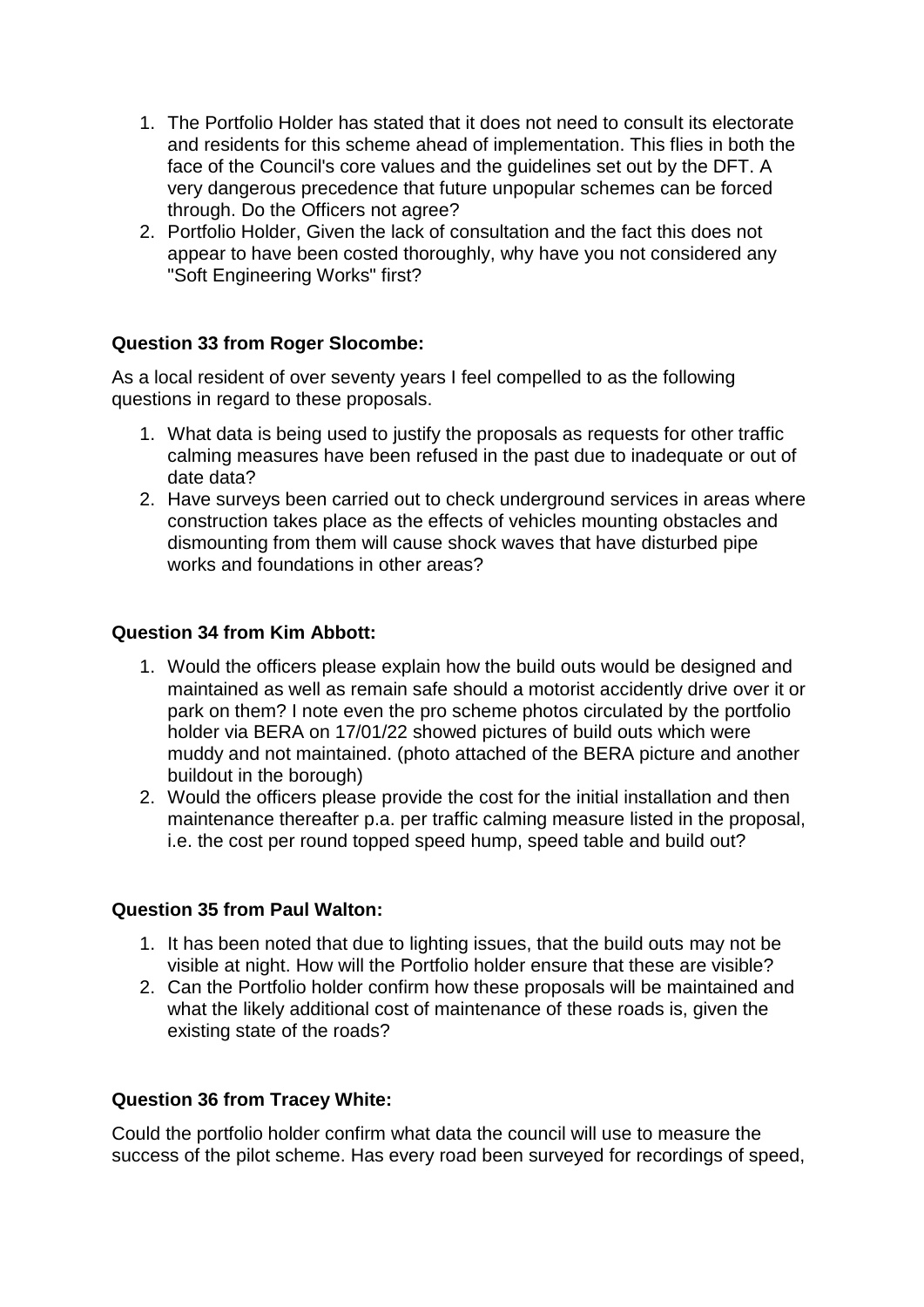accidents, emissions and air quality prior to the installation of the scheme so that it's success or failure can be properly assessed?

In the cabinet meeting on 13 January 2022. Councillor Woodley stated that these measures were already in place in the following wards: Southchurch Ward, West Shoebury Ward, The Garrison, Shoeburyness, St Lukes Ward, Westborough Ward, Victoria Ward and St Lawrence Ward. Presumably data has already been collected before and after implementation to measure the success of the scheme in these seven wards. Why does the portfolio holder feel it is appropriate to implement another scheme and label it a pilot in additional wards before publishing these findings and consulting with residents?

# **Question 37 from Andrew White:**

- 1. Could the Portfolio Holder please confirm, when did the Council last review collision data and investigate high risk accident sites and how many locations in Thorpe Ward met the Council's intervention criteria of 4 personal injury accidents in a 3 year period?
- 2. In a report prepared by Sharon Harrington as Head of Traffic Management & Highways Network which was published on 2nd November 2020 and presented to the Traffic Regulations Working Party and Cabinet Committee, the Council investigated the need for the implementation of speed calming measures in Burges Road.

The conclusion of this report was that Burges Road ranked 152 in the list of the boroughs roads which have been monitored for traffic speed. The accident/collision data does not meet the Council's intervention criteria and that it would be an inappropriate use of the Council's resources and funds to intervene.

It was recommended that further road surveys were conducted.

Given that no further road surveys have been conducted and that the same data is being used to support the current proposal, could the Officer please confirm whether he/she considers it appropriate for the current proposal to be implemented, disregarding the previous report, simply by adding the word PILOT to avoid further scrutiny and consultation of residents ahead of it's implementation?

# **Question 38 from Oliver White:**

- 1. Can the portfolio holder please explain why the Burges Estate has been chosen for this scheme when none of its roads feature in a recent report of the Borough's Top 50 Roads for Speeding and there are other roads in the Borough which are in far more need of traffic calming measures?
- 2. The Cabinet paper for proposed speed restrictions on the Burges Estate, paragraph 7.3 states, "A majority of residents are already aware of the plans to implement a 20 mph zone scheme in Thorpe Ward." Can for the portfolio holder provide the evidence for this statement? If no evidence is available, this statement must be removed from the report as it may be untrue. Please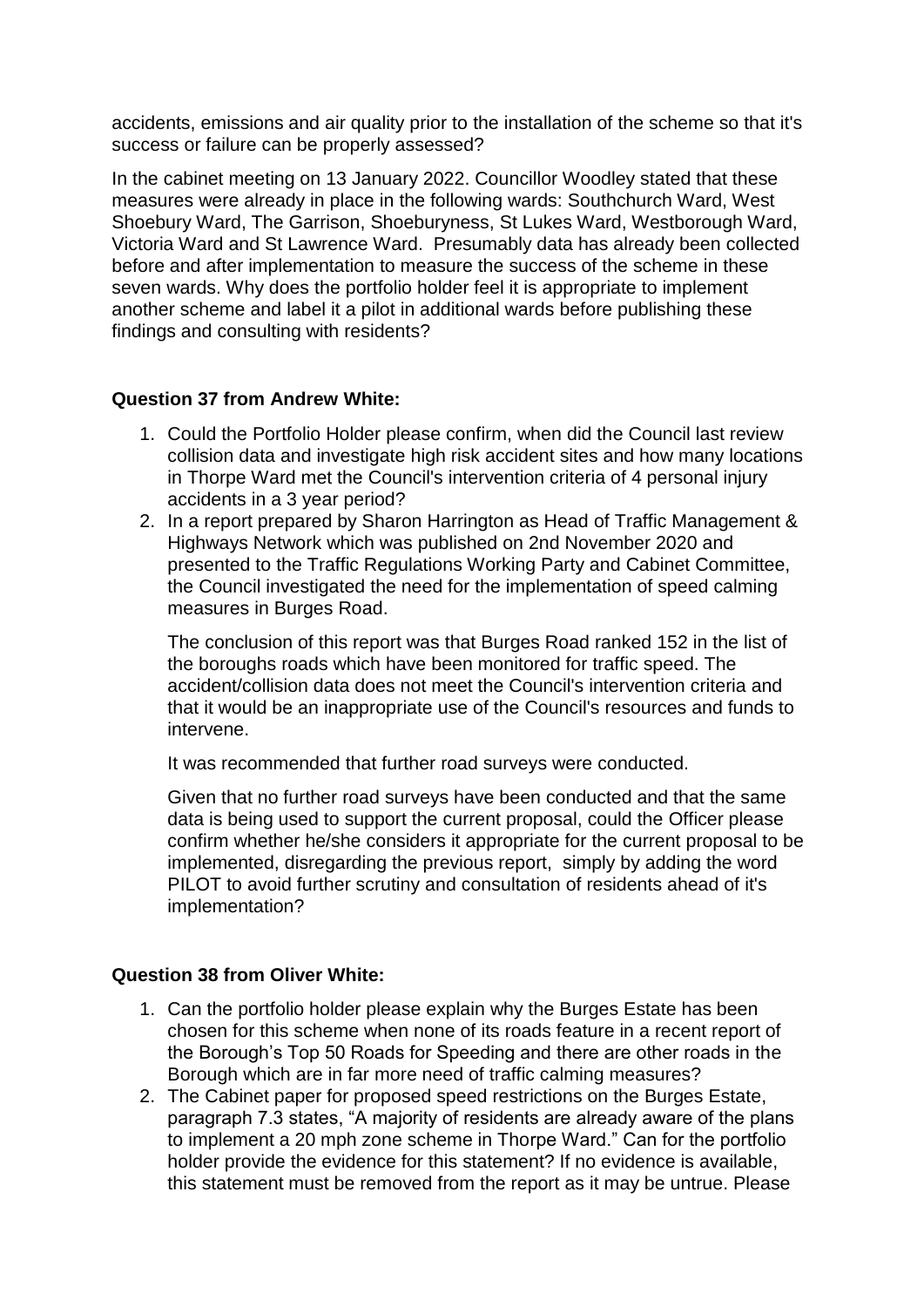note BERA newsletters only ever mentioned potential 20 mph zones and never mentioned the installation of any physical speed calming measures, nor did it ask for residents opinions.

### **Question 39 from Jemma Wood:**

I am not against traffic calming and speed restriction measures but they clearly have to be proportionate and target those areas where there is need and not a blanket approach to one area, pilot or not. We cannot be accused of being NIMBY's as I live on Burges Road and the road definitely needs traffic calming measures, (including 20mph restrictions if shown to be necessary), just appropriate ones.

There appears to be no logic to the proposed scheme and there are many examples but we will pick just a few – why are 6 calming measures required in the horseshoe crescent that is Dungannon Chase which only residents or visitors use, why are any measures required between the table tops planned for Fermoy Road and Johnstone Road when your own survey data shows that the average speed is 20 mph already, why is a measure required on Tyrone Road on the very short stretch between Burges Road and Thorpe Bay Gardens – on what basis are such measures deemed necessary?

Please confirm that you have received written approval from each of the emergency services that these measures will not affect their response times and their efforts to save lives.

### **Question 40 from Howard Middleton:**

These are in respect of the proposal to implement speed restriction measures in Thorpe Bay (Burges Estate):

1. Section 3.14.4 of the Cabinet Paper of 13th January 2022 states that residents were informed of the proposed changes by way of a "newsletter" and that the "idea was positively received".

I understand that the newsletter concerned was sent to members of the Burgess Estate Residents Association (BERA) group. Notwithstanding that BERA is a closed group\* and as such cannot be considered as sufficiently representative of the local resident population, would the Portfolio holder share the relevant information provided in the above-mentioned newsletter and any supporting artefacts to quantify the information shared and the degree of support (including but not limited to newsletters, petitions, surveys, meeting minutes and the scope and results of any votes) with BERA members and the wider population of Thorpe Bay residents?

\* A group only open to those who pay an annual fee. A group who has now excluded a subset of existing fully paid up members. And a group who is not admitting new members at this time.

2 In a report from 2nd November 2020 the Council concluded that surveys of Burges Road showed that the data collected did not meet the councils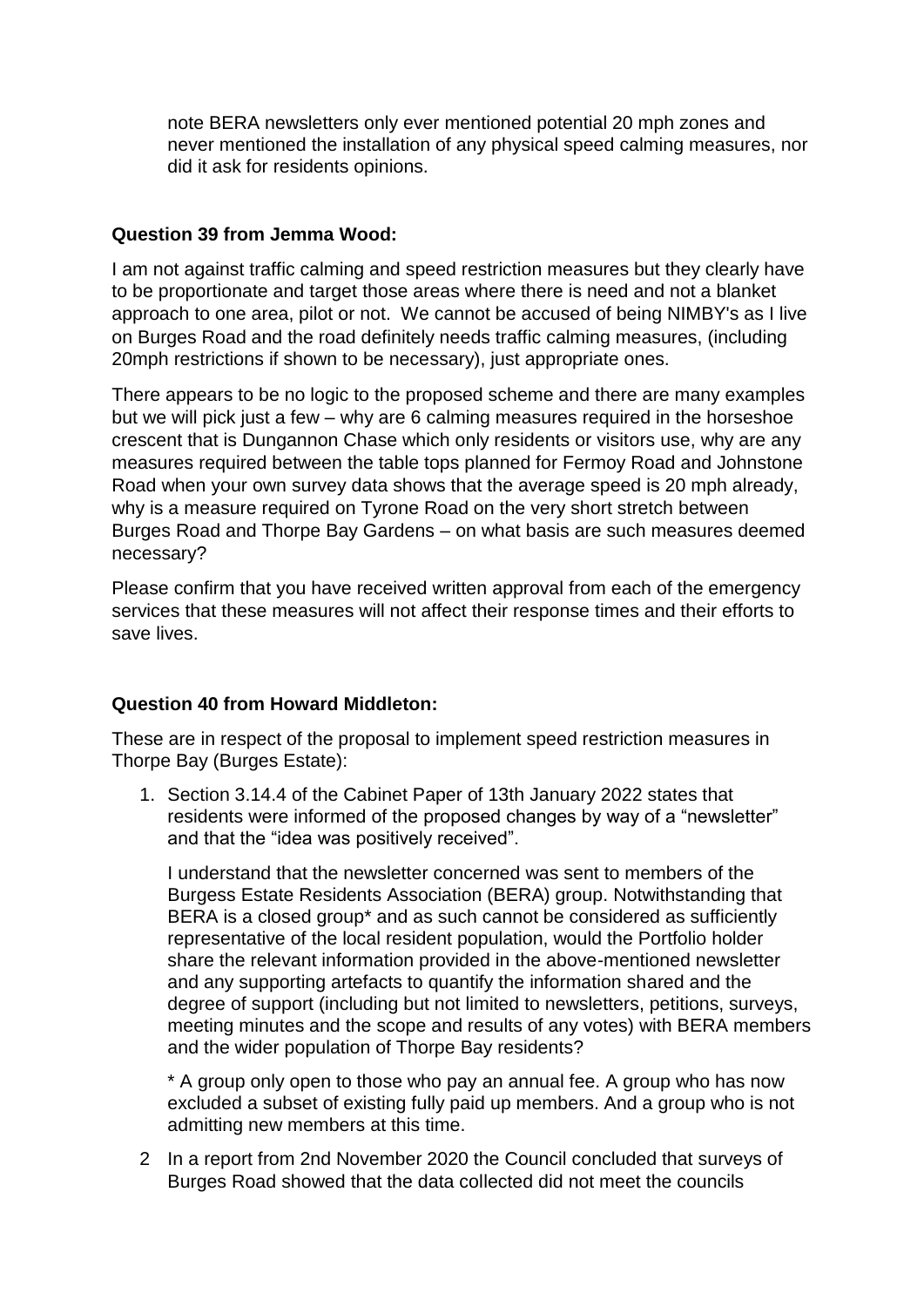intervention criteria and it would be an inappropriate use of the Council's resources and funds to intervene. If this data was not sufficient to intervene in Burges Road in November 2020, can the Portfolio Holder please confirm why it is appropriate to use the same data now to implement this scheme across the whole estate?

### **Question 41 from Clare Middleton:**

- 1. The cabinet report insists that this scheme is to improve safety but the proposals do not include any additional crossings when residents have previously asked for these and were refused. Please can the Portfolio Holder provide an explanation for this?
- 2. Would the Portfolio Holder consider any other forms of measures like 'Stop' signs before adopting such a drastic scheme?

### **Question 42 from David Wood:**

Regarding the 20 mph Neighbourhoods Scheme proposal for Thorpe Ward, we are not against traffic calming and speed restriction measures but they clearly have to be proportionate and target those areas where there is need and not a blanket approach across one area, pilot or not. We cannot be accused of being NIMBYs as we live on Burges Road and our road definitely needs traffic calming measures (including 20 mph limits if shown to be necessary), just appropriate ones.

- 1. All the people we have spoken to are against the measures of the scheme in whole or in part and given the level of dispute and allegations of mis-truths on both sides, the only way democracy works is for the whole picture to be published and the proposed scheme to be put up for public consultation BEFORE being imposed - when will that happen?
- 2. If the traffic calming measures in Thorpe Bay Gardens have been such a success, what evidence dictates that double that density of measures is required across every single road in Thorpe regardless of normal traffic flow, speed and accident data?

### **Question 43 from Francine Johnson:**

- 1. Can the Portfolio Holder confirm the amount forecast in the Council's budget for the potential removal of the speed restriction measures after the 12 month pilot of the proposed speed restrictions on the Burges Estate has elapsed, item 4.1.5 in the cabinet paper?
- 2. Can the Portfolio Holder please explain fully the process described as 'consultation with residents will take place and also be collated and considered' with reference to the proposed speed restrictions on the Burges Estate (Cabinet paper item 4.1.6) and how this feedback will influence the Council's actions?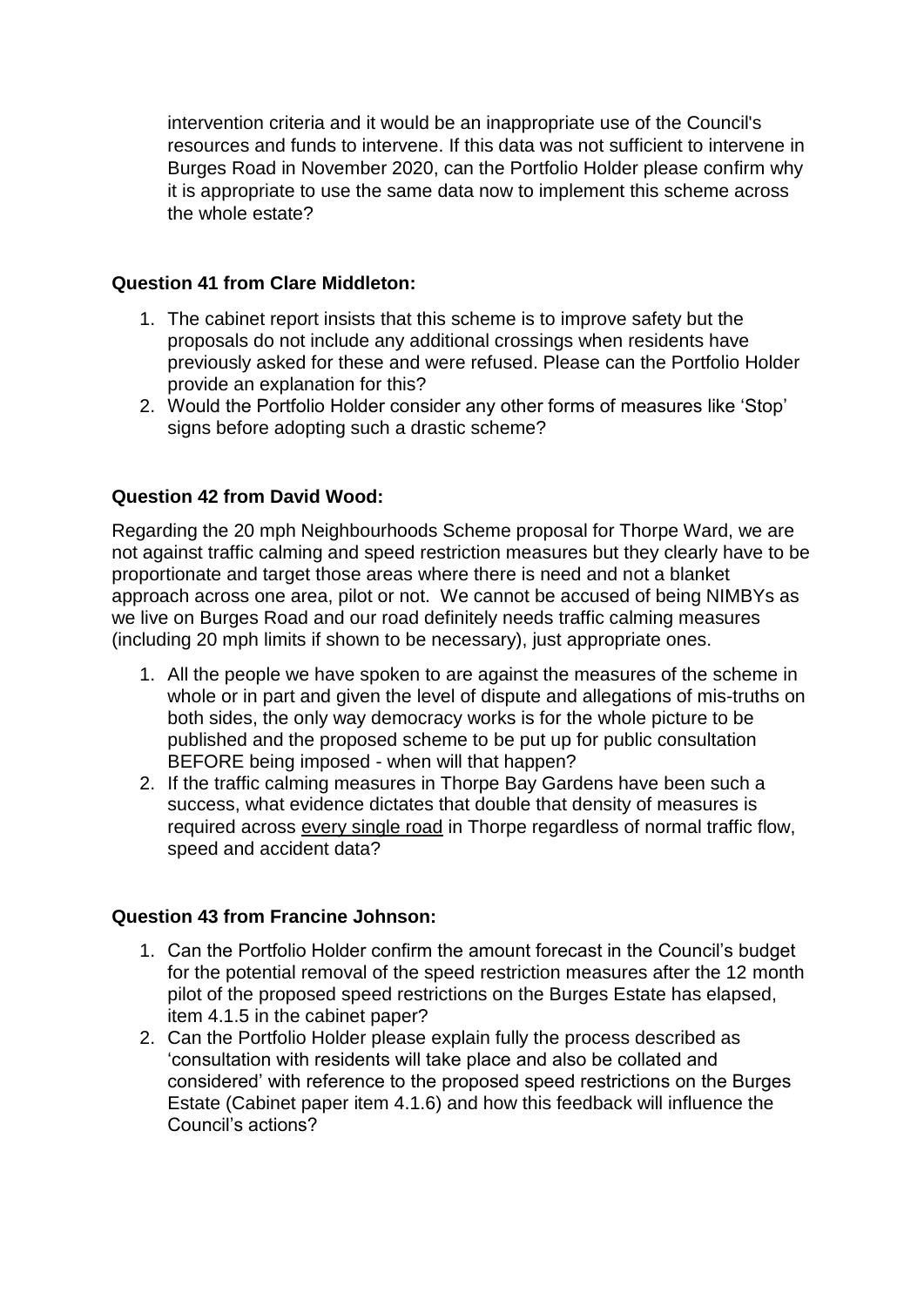### **Question 44 from Ian Sivyer:**

As a resident of Thorpe Bay, living in St James Avenue, I am concerned about the speed calming measures proposed for the Burges estate. They appear to be far more extensive and overwhelming than one would expect is necessary to solve a problem that your own recent report concedes is minor and falls below your own threshold for action. I would be grateful if you could answer the following questions:

- 1. Would you please explain why the proposals are being described as a 'pilot' scheme, thus avoiding public consultation requirements, when seven other wards have already been subjected to the same measures?
- 2. Why has the Council failed to consider alternative, less obstructive traffic calming measures – such as maintaining the road markings to a visible standard, repairing potholes to avoid traffic swerving or introducing road signage – and instead defaulted to what may be described as a 'nuclear' option?

I ask these questions in the spirit of cooperation and seek to understand why, when roads within the estate are so quiet they are overrun by learner drivers, such overwhelming action is considered necessary. On the face of it, it smacks of a negligent of public funds at a minimum.

# **Question 45 from Katherine Holland:**

Can the portfolio holder confirm if there is a firm and current valid quote which demonstrates works can be completed for Thorpe and Leigh Wards within the £500,000 budget, at paragraph 2.3 of the Cabinet paper? The budget appear significantly low for the number of speed restrictions and if no quote is in place, what confidence is there that the budget is sufficient?

As it has been implied in the cabinet paper that the funding is solely for this scheme, can the portfolio holder clarify the origin of the funding along with the funding criteria and any deadlines for expenditure?

# **Question 46 from Lester Thomson:**

Can the portfolio holder and officers advise where the roads in Thorpe Ward, included within the Cabinet paper for speed restrictions, rank in terms of safety against other roads within Southend borough?

Can the portfolio holder advise if affected residents, residing on roads included within the Cabinet paper for speed restrictions, can be consulted prior to implementation?

# **Question 47 from Maureen Metcalf:**

Can the portfolio holder provide a copy of the Newsletter distributed to residents that is referred to in the Cabinet Report point 3.14.4 and confirm if every single household within the Burges Estate and affected areas received a copy of this newsletter and were invited to give an opinion?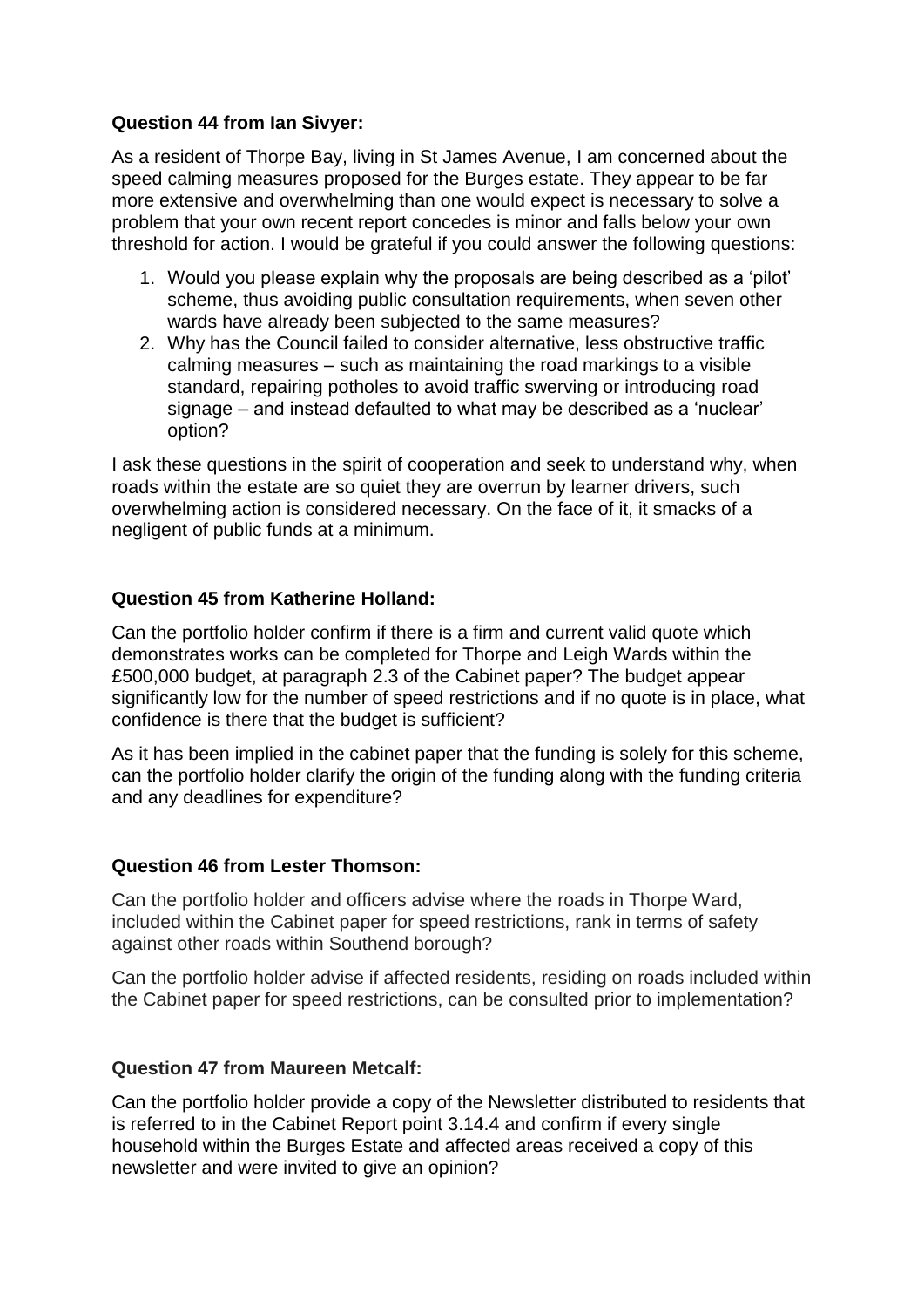### **Question 48 from David Lee:**

Can the Portfolio Holder explain how this proposed trial/pilot scheme, will not increase the risk to residents' lives, when no emergency service risk assessments have been conducted, to assess the impact of delays to these services?

*As we have received a number of very similar questions regarding the proposed 20mph speed schemes in Thorpe Bay and Leigh-on-Sea, we have prepared a response that covers the majority of the points raised. Those who have submitted a question will receive this response in writing.*

#### **Response**

**The Authority is looking to trial differing approaches to test the effectiveness of 20mph speed limits within residential areas in Southend. This is in consideration to the Local Transport Plan's aims to create safer more pleasant neighbourhoods and encourage greater use of active travel options. These schemes will be carried out under an experimental order and in order to comply with these requirements, the Authority will be consulting with local residents throughout the duration of the trial. This consultation will differ from the standard traffic order approach by gauging an initial view immediately after installation and continuing the engagement to ascertain how opinions differ throughout the trial period. Two locations have been selected for the trial. The Leigh residential area has a narrow effective width of carriageway due to considerable parking stress and is bounded by a school and a shopping parade. In contrast the Thorpe area has wide effective widths, due to the predominance of off-street parking and whilst a school is present in this area, the general public realm is in complete contrast to Leigh. These sites have been chosen over an area with higher speeds and or accidents because we are looking to test the concepts in a way that will have minimal impact on the area if the trial is unsuccessful.**

**As the initial recorded speeds in Thorpe are greater than 24mph compliance to the 20mph limit will need to be via physical control measures. This will be to ensure a consistent speed across the entire zone rather than a camera that would reduce the speed at a single point. These will be placed at locations that maximise the distance between measures whilst maintaining the desired impact. In conjunction with the introduction of physical measures, we will continue the programme of refreshing the road markings in the Borough (currently we have remarked over 1/3 of the Borough's markings). There is an additional £100k in next year's budget to do this and the trial roads will be remarked from this budget. Continuing the holistic approach to highway interventions, we will ensure the conspicuity of existing as well as proposed signs.** 

**As these are trial schemes, extensive, traffic speed and volume and air quality data will be gathered before and during the trial period with a thorough consultation of local residents before a report is written and brought back to Council**